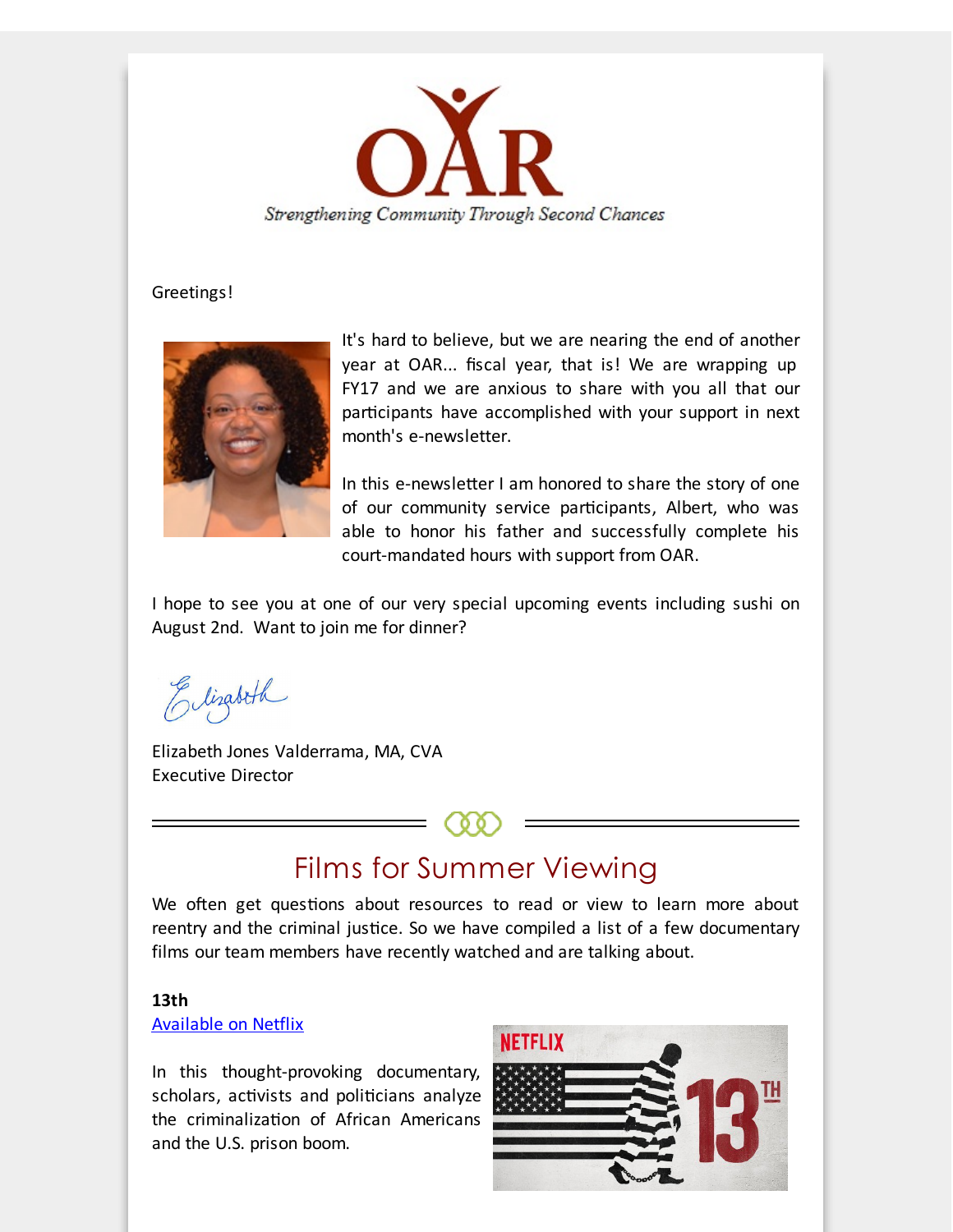#### **The Return** [Available](http://r20.rs6.net/tn.jsp?f=001cU0YcFJsc9JHBXpQQxpT9RRKEDMizPusoZV3tIT2OBlIht_5iICfWRl09BikADLZoo_iODqeu3FlOP2AgZ5CZXhqN6vo9bd2Hym6EAtdBR4v3cQfhUFwuqP9CKLuhvvy9MX-nZutdyWZTrFjREHN0_VqrbYg_xY0f0uaLzKiqRRoonPb8AFm26a03SJZSYTcOD01Y5X0YKXVlUIlfrea0f9ru7ARnjKnLrz32jywKTlhXyESWinJSVkXWbUkD6vYIj4u9qIPsv2Q4RQU57Hyk78VzpeXqGjY0k9kfum9vBDD6SsUfH0PfLbwRz7QCqaj1MxLKwC_FuM=&c=&ch=) on PBS

The Return examines the "Three Strikes" law and its amendment Prop 36 through the eyes of those on the front lines prisoners suddenly freed, families turned upside down, reentry providers helping



navigate complex transitions and attorneys and judges wrestling with an untested law.

### **The House I Live In** [Available](http://r20.rs6.net/tn.jsp?f=001cU0YcFJsc9JHBXpQQxpT9RRKEDMizPusoZV3tIT2OBlIht_5iICfWRl09BikADLZhNfE1zmEAmwYnY2g4tmNQXu0QFLLNbCq2IhEErdCCM4420OJVhdNyHMmWwgiBhQRfkxqjDexrZziFblNB-Ej7b1NL1BlRmbURG-bSpEDJQ1EeCav22LQ4N1B0W-s254oxdhdutGu-tbzOJpWa5o33ELrdIMc50jT9g4UztG0nEsJ67agXLOkbWV8hizV1l2YVwEr6YmRtfRoRP_khe5NICjVH-XnMZZSyltxHLGr3O4iTLx4LhGtoo32zqMeKVDA&c=&ch=) for purchase online

For the past 40 years, the war on drugs has resulted in more than 45 million arrests, \$1 trillion dollars in government spending, and America's role as the world's largest jailer. Yet for all that, drugs are cheaper, purer, and more available than ever. Filmed in more than twenty states, The House I Live In captures heartwrenching stories of those on the front lines - from the dealer to the grieving mother, the narcotics officer to the senator, the inmate to the federal judge - and offers a penetrating look at the profound human rights implications of America's longest war.



# Upcoming Events

**Sushi-Zen Fundraiser Wednesday, August 2, 2017**

In celebration of their 20th Anniversary, Sushi-Zen is partnering with 20 different nonprofit organizations throughout the next year. OAR has been selected as one of their charity partners, and on August 2, 2017, a portion of all the dinner sales at Sushi-Zen will be donated to OAR! Plan to join us on the evening of August 2nd to enjoy delicious sushi and support OAR! For more<br>information, please contact Heather Pritchett SUSHI-ZEI information, please contact Heather a t [hpritchett@oaronline.org](mailto:hpritchett@oaronline.org) or 703-228-7435. More details coming soon.



**Sing Out for Second Chances Sunday, October 15, 2017**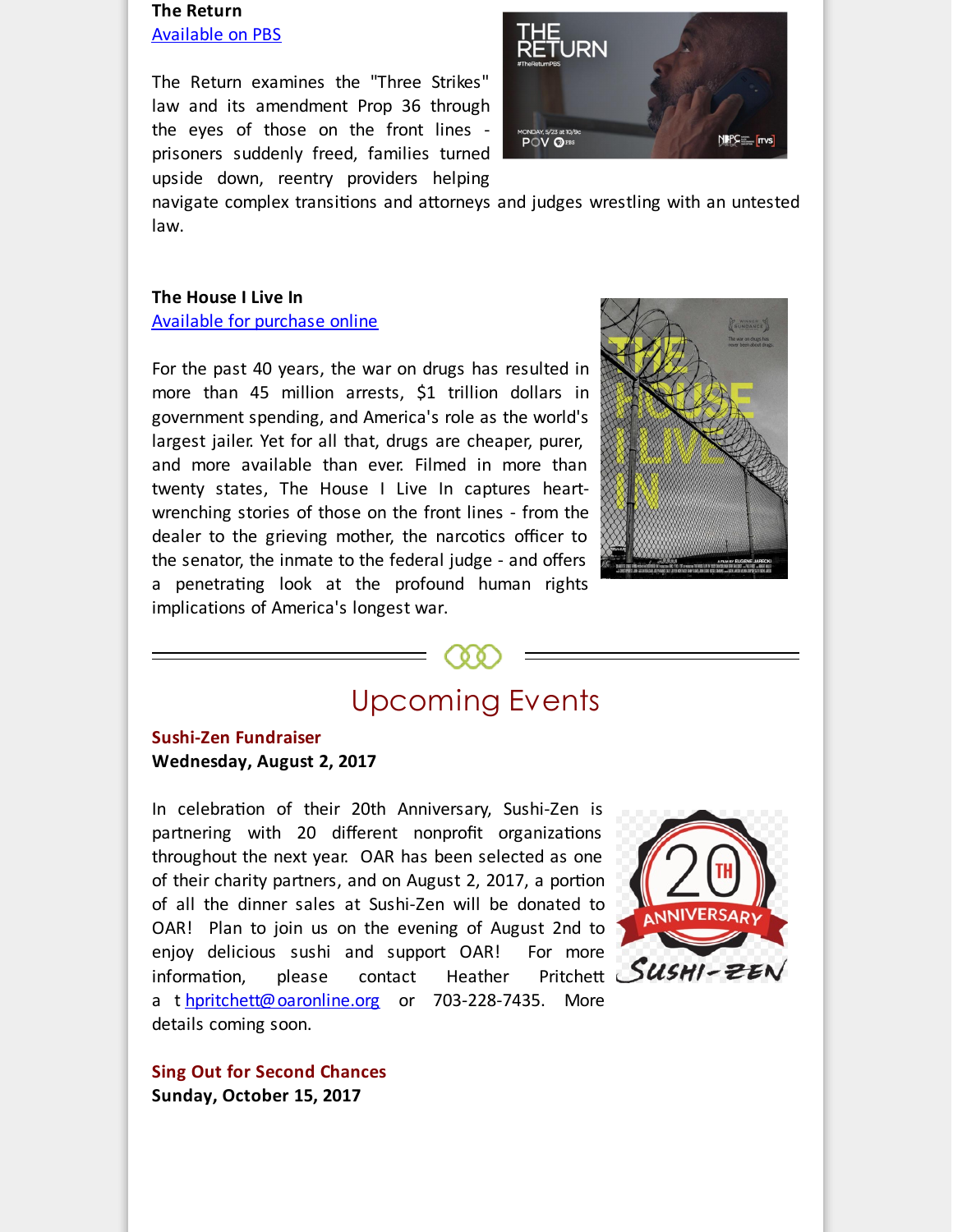Join OAR for an evening of inspirational music presented by local faith community choirs and guest speakers from OAR to discuss the power and event will be held at Mt. Zion Baptist



Church (3500 S 19th St, Arlington, VA 22204). For more information, please contact Heather Pritchett at [hpritchett@oaronline.org](mailto:hpritchett@oaronline.org) or 703-228-7435. More details coming soon.

#### **Toy Drive**

**The entire month of October 2017**

Each year in the month of October, OAR hosts a community-wide Toy Drive to collect new, donated toys and holiday gifts for children of incarcerated parents. We are seeking businesses, community centers, faith communities, and other locations to host donation boxes for us where toy collections can be held. For more information, please contact Anne Breville at [abreville@oaronline.org](mailto:abreville@oaronline.org) or 703-228-0587.



### **Project Christmas Angel Wednesday, December 13, 2017**

Save the date for Project Christmas Angel! This is one of OAR's largest events of the year! OAR collects holiday gifts for children of incarcerated and recently released parents and distributes the gifts to the children. Plan to join us on Wednesday, December 13th for our Wrapping Party, where nearly 200 volunteers will gather to select gifts for the children, wrap them, and prepare them for delivery. RSVP required. The RSVP form will be posted on our website in November. For more information, please contact Anne Breville at [abreville@oaronline.org](mailto:abreville@oaronline.org) or 703-228-0587.



#### **Second Chance Fundraising Breakfast Tuesday, April 24, 2018**

Save the date for our 10th Annual Second Chance Fundraising Breakfast! Last year, we had nearly 600 guests in attendance to support OAR. The event will be held at the Crystal Gateway Marriott in Crystal City (1700 Jefferson Davis Hwy, Arlington, VA). For more information, please contact Heather Pritchett at [hpritchett@oaronline.org](mailto:hpritchett@oaronline.org) or 703-228-7435. More details coming soon.

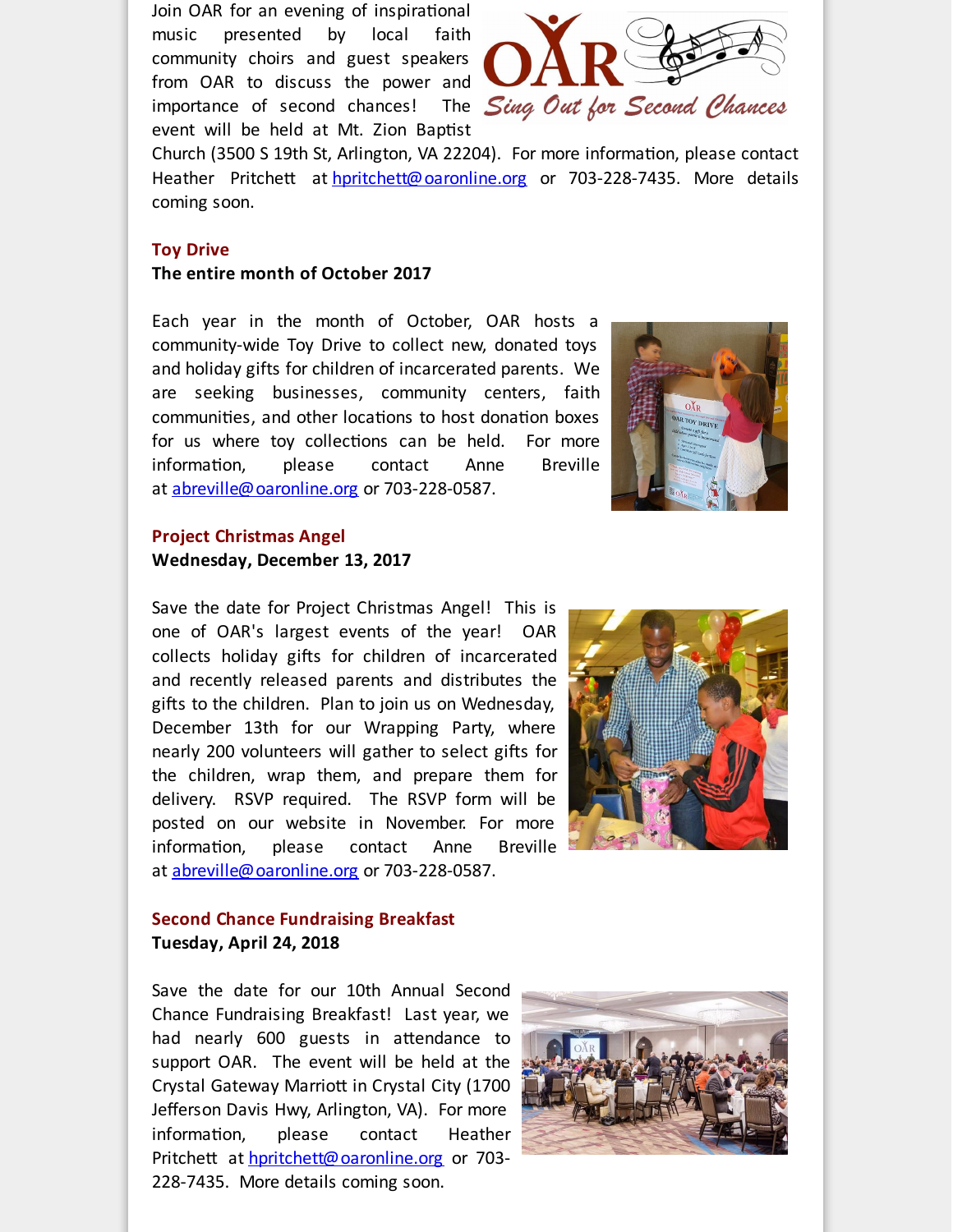### A Participant Story

Albert received a notice from the Department of Motor Vehicles that his driver's license had been suspended for his failure to pay his court costs. Albert owed more than \$2,500 in court cost, he did not have any income at the time, and he didn't have a way to pay the court back which meant that he would be unable to get his driver's license back and that without payment the debt will continue to grow. Thanks to supporters like you and an incredible partnership between the Courts in Arlington County and the City of Falls Church and OAR, the Courts



can offer the option for individuals, just like Albert, who are unable to make payments on their court costs to complete community service under OAR's supervision. In Albert's case, the Court ordered him to complete 151 hours of community service. After the initial meeting at OAR, Albert began completing the hours right away. A couple of weeks later we learned that Albert's father, an Army Veteran, passed away. Albert wanted to find a way to honor his father and give back to the community at the same time so he came back to OAR seeking assistance in finding a community service site that was working with the veteran community. We were able to connect him with the local American Legion to continue his hours giving back to veterans. Albert completed his court-mandated hours a few months later and the experience impacting him so much that he continues to volunteer with the American Legion now.

Albert stopped by the OAR office recently to show us his driver's license. He shared with us that he's working on starting his own business and that he would not have been able to do so with the debt that he owed to the courts and without a driver's license. Albert will be off probation in a few months after his next court hearing. When he was leaving the OAR office and saying good bye he said "OAR changed my life. Thank you for being the angel to me that I needed. I appreciate you."

We are grateful to the Courts for this wonderful 30-year partnership which allows us to offer alternative sentencing options for youth and adults and for the  $300+$ community service sites who allow OAR participants to complete over 150,000 community service hours with them each year.

### Learn More About OAR at a Free Tour!

Want to learn more about us? Join us for a **free one-hour tour** at the OAR office! Guests will hear about OAR's programs and services from the staff who are working in the programs, tour the OAR office, and hear participant success stories. We promise to start and end on time. Below is a list of upcoming dates/times. To sign up, please sign up [here](http://r20.rs6.net/tn.jsp?f=001cU0YcFJsc9JHBXpQQxpT9RRKEDMizPusoZV3tIT2OBlIht_5iICfWYnrIAaLw-ucQ1T82JFygOaCy_BGPzf5RVCnsEaE-5rAHEO97Br0C4i8HR6RukgGhZeWxCb7NvEv7kFPnuUmhzrOT6Vi6LQQnPB5RCD-UzswuPMDciWNquLtqZvDSpbHo0qzVJ9o-IXZWvN42mO5CsodIaJQ8JQKYTu6CijcWSot74TEiDYYjD6HWyPoowVToQf2HnpoyBnsAOEBvzPEeUdTaYDsUV_muGBdz57NBgkX5GTAUwn5qnhUlw9lKaneSkjQpB9m0itllpI_z64d25Ln-igybfza5FmhciJRbLRIjmDF5OIl2mc=&c=&ch=) or contact Heather Pritchett at [hpritchett@oaronline.org](mailto:hpritchett@oaronline.org).